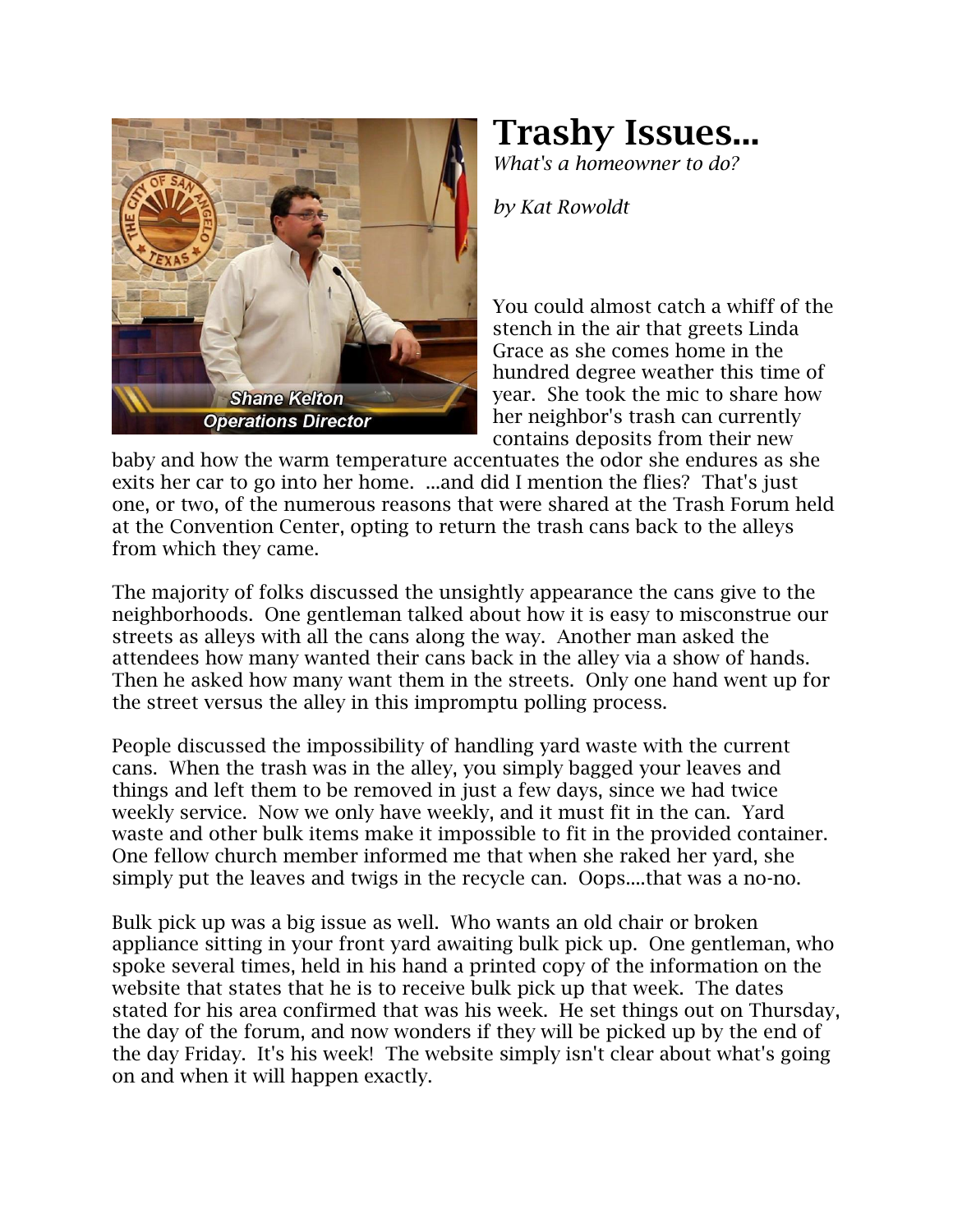The audience was filled with many people who were appreciative of now having home recycling and thanked the city for adding that feature. But they weren't happy with now cutting back on it - or adding another unsightly can to their street clutter.

While most of the conversations focused on the visual aspect and functionality of the new cans, one thing was not mentioned and brought forth for discussion. It's a safety aspect!

For me personally, my first and foremost complaint is the ugliness the cans added to our neighborhoods. I still don't like it at all - not when we have alleys that can be used for our trash - which was their purpose when the subdivisions were planned out. But that took second place one afternoon when I noticed small children dodging in and out of traffic lanes trying to walk around the cans on a narrow street on their way home from school. One of the little tykes wasn't as tall as the can. Oh my! What if a driver didn't see her as she stepped out to go around the can?

That was the final straw for me. I truly believe the cans need to be moved back into the alley for many reasons. I would dare say that our postal workers would like that too. Can you imagine the stench they inhale as they weave their truck between cans to deliver the mail?

TDS was there too. They wanted to share their perspective on how we ended up in this mess. While many people were interested in what they had to say, they were out of order trying to use this event to market their company. This event was purposed to give the citizens of San Angelo an opportunity to voice their opinions and ideas on the trash issues. Citizens - not competitive companies - were invited to speak.

Our homes and yards were not designed to have cans in the front. In other communities where they have to put their cans out front because they don't have alleys, they have a courtesy wall or area designed for their trash cans and bulk to collect until collection day. Our homes aren't designed that way.

One of my neighbors decided to park their cans outside one of my bedroom windows. Lovely - on a nice warm day. You can't open the windows any longer and enjoy a nice breeze. We began relocating their cans for them while they were at work, and they finally caught onto our subtle suggestion.

Shane Kelton, City of San Angelo Operations Director, announced they would hold at least one more Trash Forum before taking their discoveries back to council. I would highly encourage everyone to plan on attending the next forum. We will post the date and time of the next trash forum as quickly as we receive it.